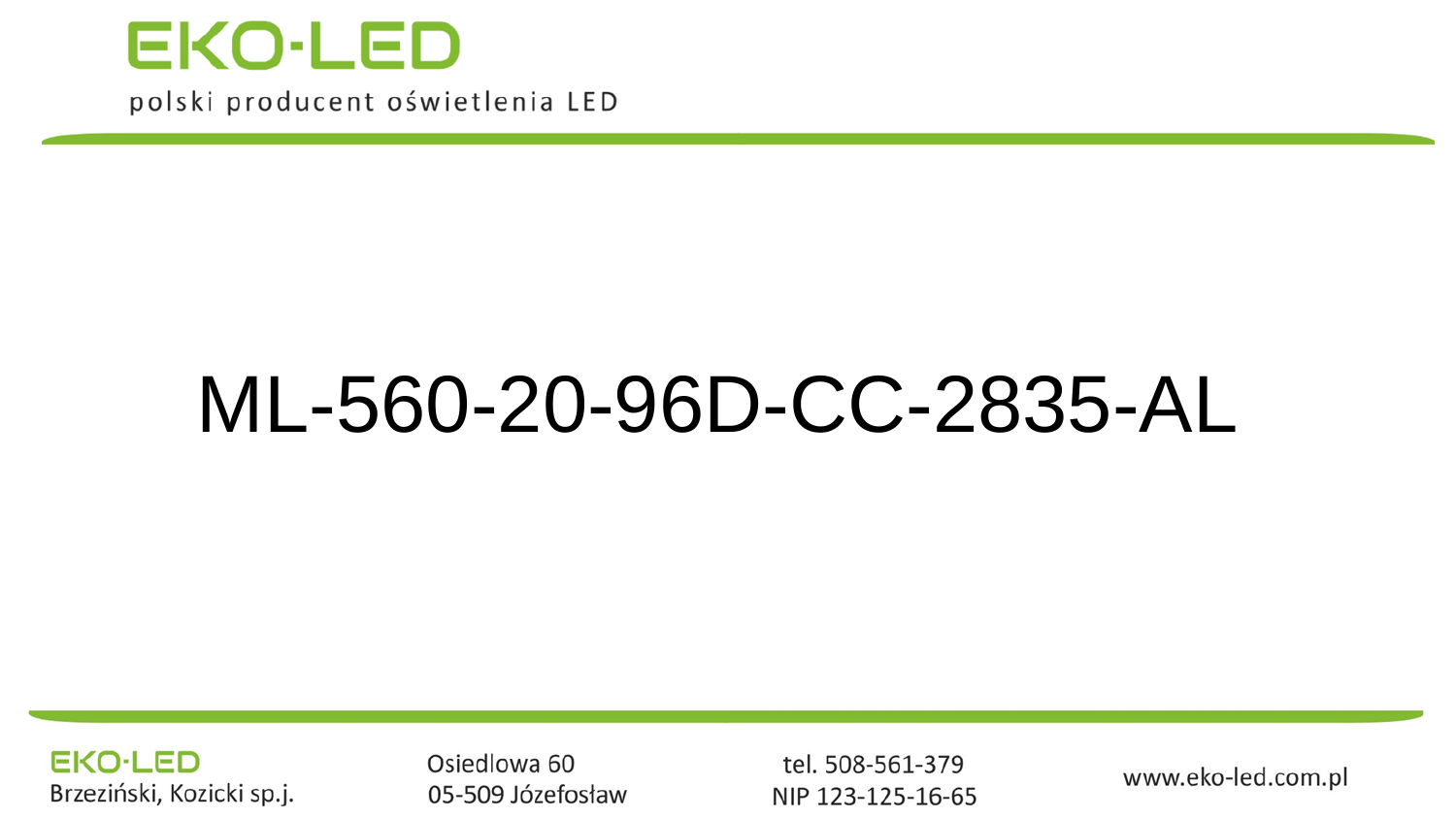## LED Line



| <b>Technical</b><br>specifications: |              |  |
|-------------------------------------|--------------|--|
| Control current[mA]                 | 100-1050     |  |
| Voltage drop[V]                     | 48<br>24     |  |
| Power[W]                            | $2,4-25$     |  |
| Luminous flux[lm]                   | 350-5040     |  |
| LED                                 | 2835         |  |
| Beam angle <sup>[°]</sup>           | 120          |  |
| LED quantity[pcs]                   | 24-96        |  |
| Temperature range[K]                | 2700-6500    |  |
| LED line dimensions [mm]            | 560x20       |  |
| LED line length [mm]                | 70           |  |
| Thickness[mm]                       | $\mathbf{1}$ |  |
| Product life[h]                     | 50000        |  |
| IP                                  | <b>IP20</b>  |  |
| CRI                                 | >80          |  |

ML-560-20-96D-CC-2835-AL

#### **EKO-LED** Brzeziński, Kozicki sp.j.

Osiedlowa 60 05-509 Józefosław

tel. 508-561-379 NIP 123-125-16-65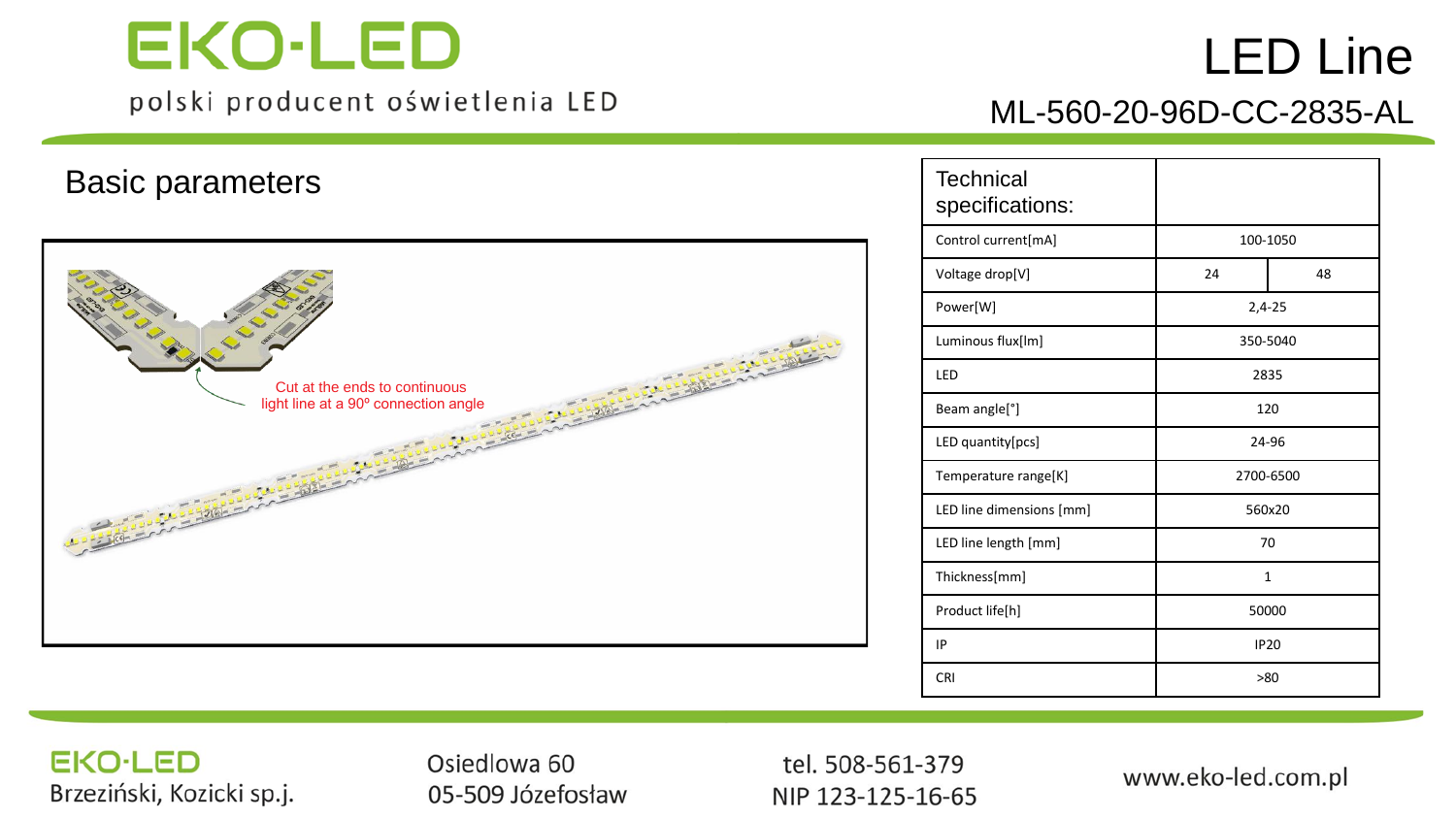### LED Line ML -560 -20 -96D -CC -2835 -AL

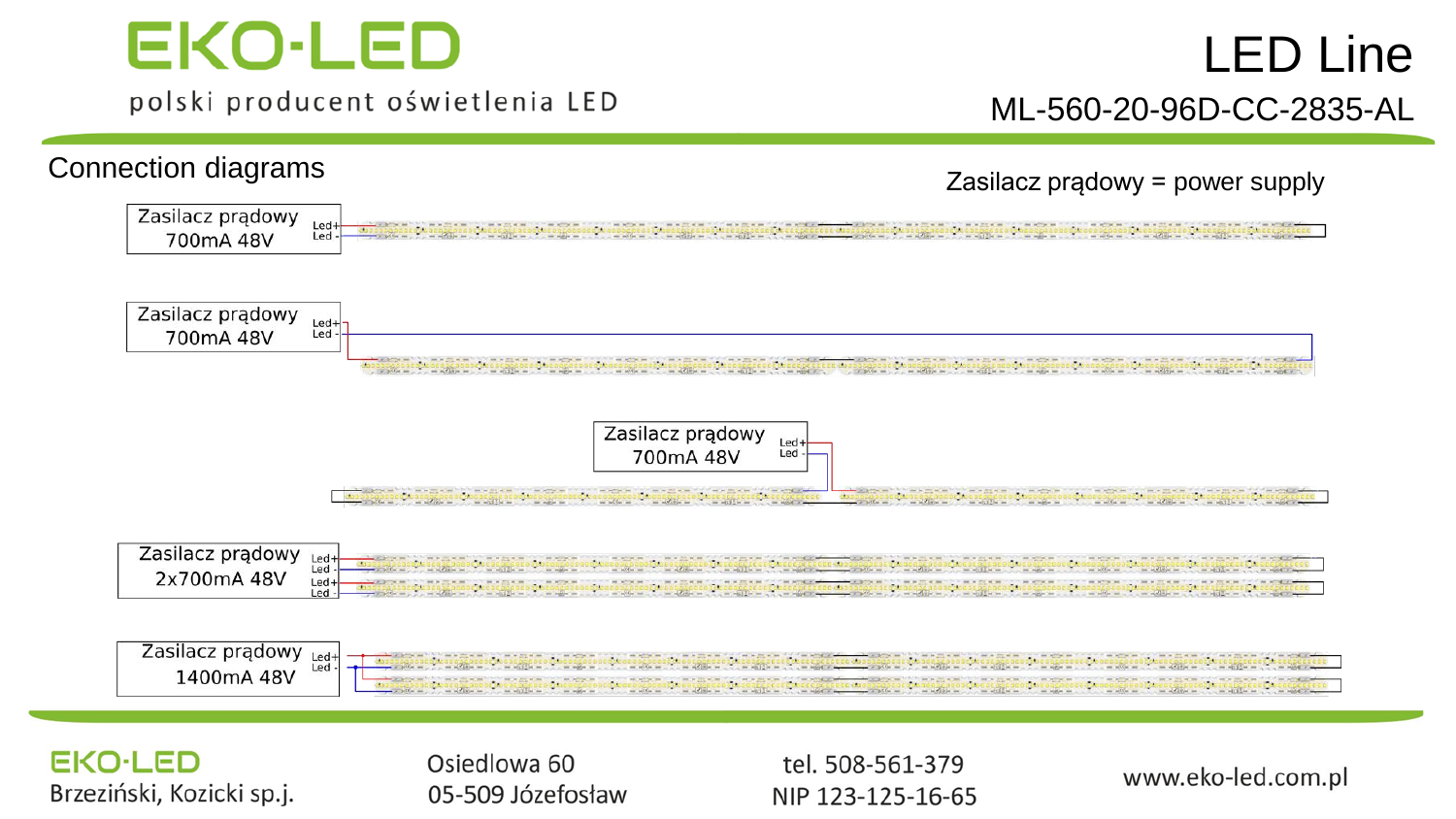### LED Line ML-560-20-96D-CC-2835-AL

#### **Dimensions**



#### Dimensions – modules inside



#### **EKO-LED** Brzeziński, Kozicki sp.j.

Osiedlowa 60 05-509 Józefosław

tel. 508-561-379 NIP 123-125-16-65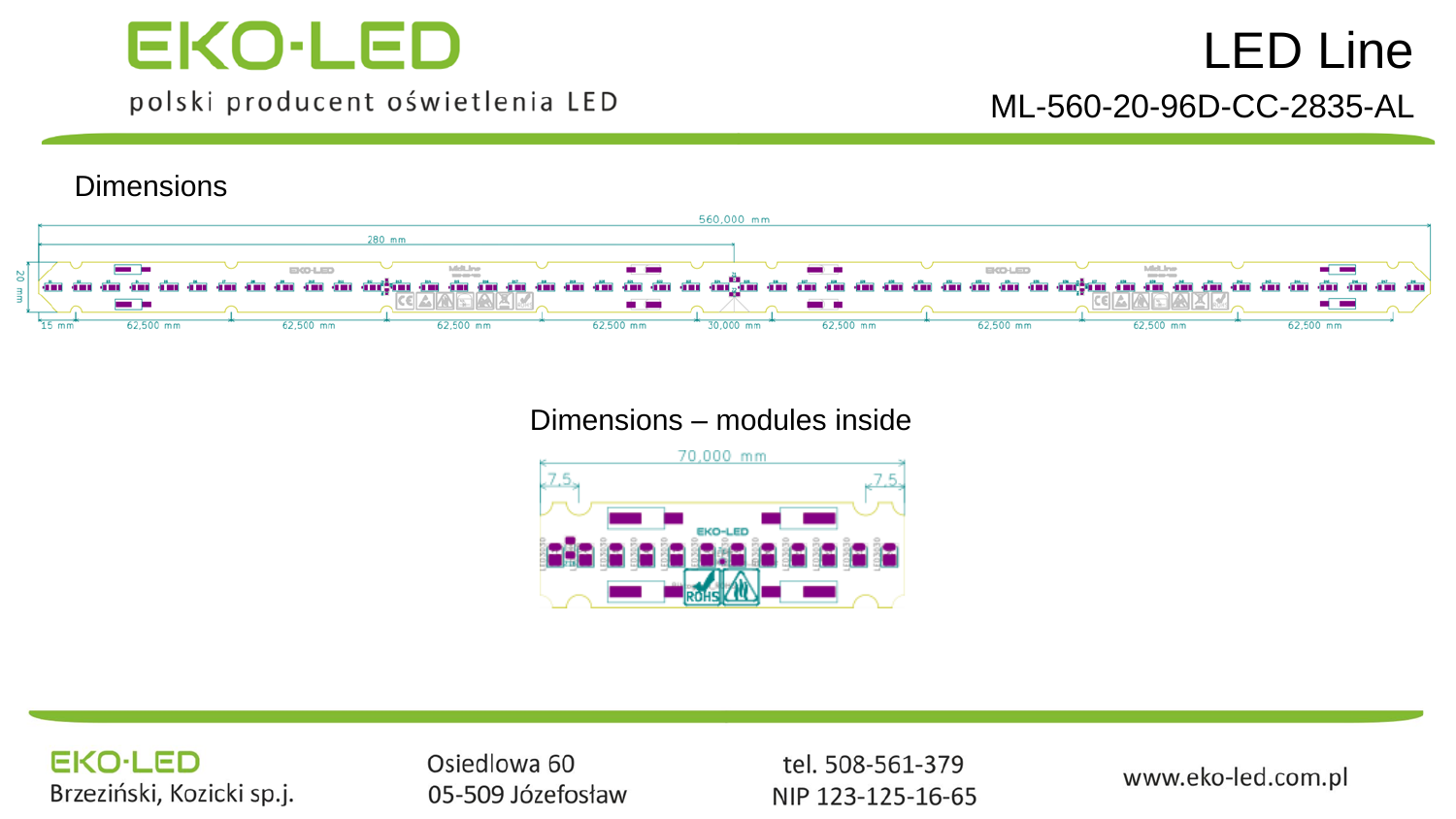

Parameters ML-560-20-96D-CC-5730-AL-96-24-840-000



Illustration drawing

| LED quantity[pcs]               | 96      |         |         |        |        |
|---------------------------------|---------|---------|---------|--------|--------|
| Control current[mA]             | 1050    | 700     | 350     | 175    | 100    |
| Voltage drop[V]                 | 24      |         |         |        |        |
| Power [W]                       | 25,2    | 16,8    | 8,4     | 4,2    | 2,4    |
| Luminous flux [lm]              | 3630,72 | 2459,52 | 1346,88 | 819,84 | 409,92 |
| LED line length[mm]             | 560     |         |         |        |        |
| LED line width[mm]              | 20      |         |         |        |        |
| Number of modules[pcs]          | 8       |         |         |        |        |
| Division [mm]                   | 70      |         |         |        |        |
| LED louvre[mm]                  | 5,83    |         |         |        |        |
| Number of LEDs on the<br>module | 12      |         |         |        |        |

#### **EKO-LED** Brzeziński, Kozicki sp.j.

Osiedlowa 60 05-509 Józefosław

tel. 508-561-379 NIP 123-125-16-65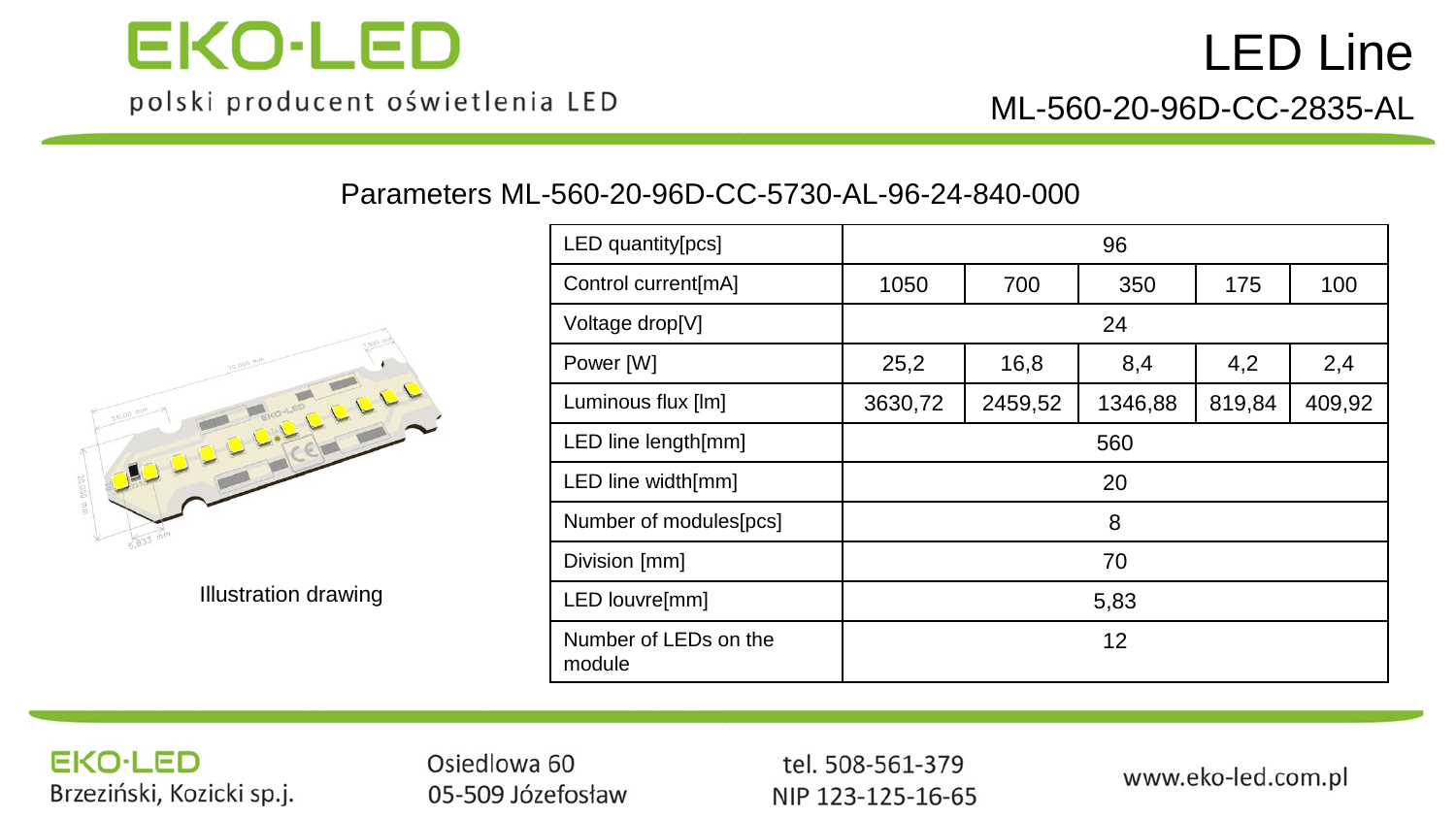

#### Parameters ML-560-20-96D-CC-5730-AL-96-48-840-000



Illustration drawing

| LED quantity[pcs]               | 96                       |      |      |     |
|---------------------------------|--------------------------|------|------|-----|
| Control current[mA]             | 700<br>350<br>175<br>100 |      |      |     |
| Voltage drop[V]                 | 48                       |      |      |     |
| Power [W]                       | 33,6                     | 16,8 | 8,4  | 4,2 |
| Luminous flux [lm]              | 5404                     | 2750 | 1680 | 840 |
| LED line length[mm]             | 560                      |      |      |     |
| LED line width[mm]              | 20                       |      |      |     |
| Number of modules[pcs]          | 8                        |      |      |     |
| Division [mm]                   | 70                       |      |      |     |
| LED louvre[mm]                  | 5,83                     |      |      |     |
| Number of LEDs on the<br>module | 12                       |      |      |     |

#### **EKO-LED** Brzeziński, Kozicki sp.j.

Osiedlowa 60 05-509 Józefosław

tel. 508-561-379 NIP 123-125-16-65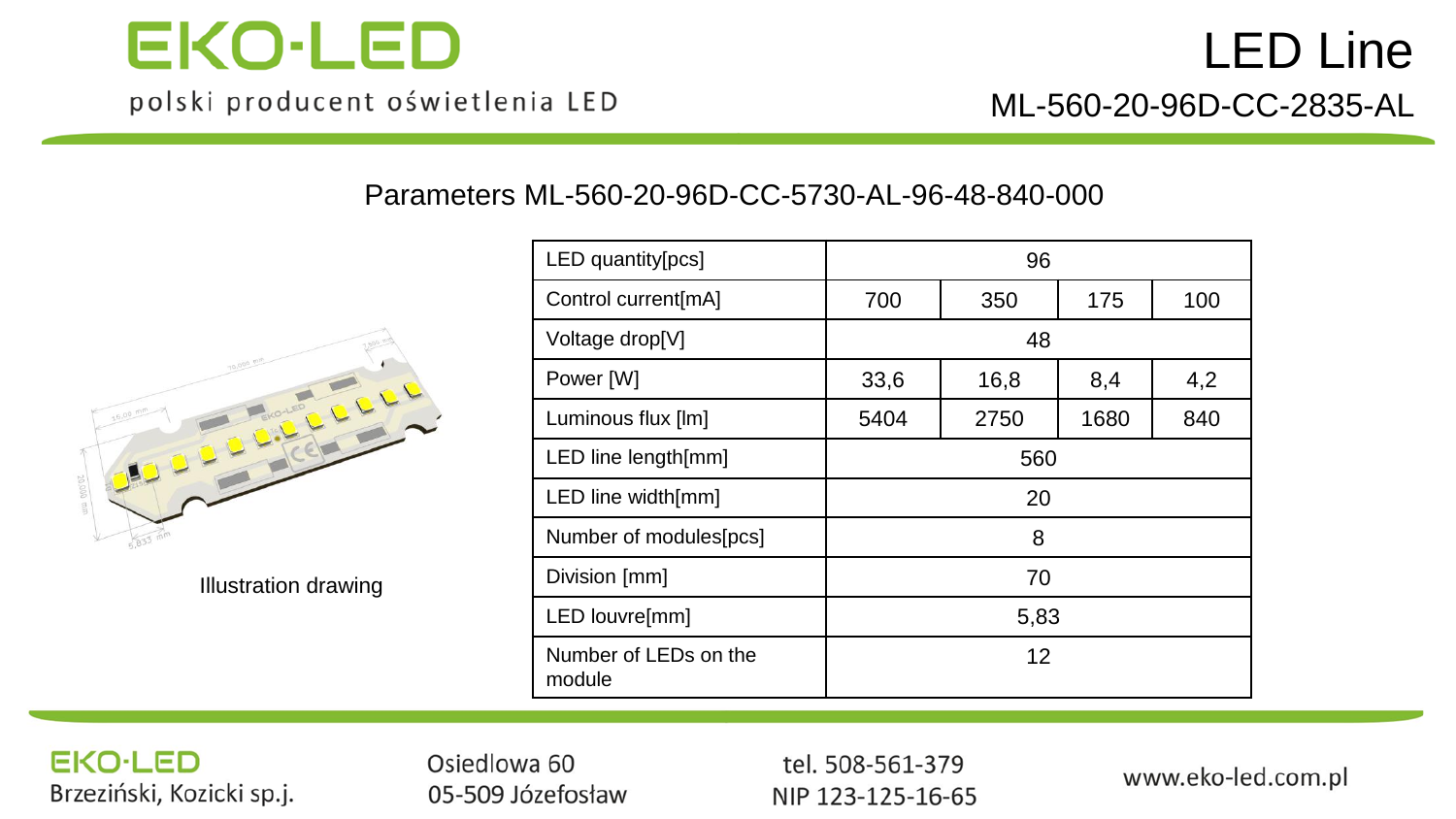

#### Parameters ML-560-20-96D-CC-5730-AL-48-24-840-000



Illustration drawing

| LED quantity[pcs]               | 48    |      |     |     |
|---------------------------------|-------|------|-----|-----|
| Control current[mA]             | 700   | 350  | 175 | 100 |
| Voltage drop[V]                 | 24    |      |     |     |
| Power [W]                       | 16,8  | 8,4  | 4,2 | 2,4 |
| Luminous flux [lm]              | 2137  | 1230 | 675 | 380 |
| LED line length[mm]             | 560   |      |     |     |
| LED line width[mm]              | 20    |      |     |     |
| Number of modules[pcs]          | 8     |      |     |     |
| Division [mm]                   | 70    |      |     |     |
| LED louvre[mm]                  | 11,67 |      |     |     |
| Number of LEDs on the<br>module | 6     |      |     |     |

#### **EKO-LED** Brzeziński, Kozicki sp.j.

Osiedlowa 60 05-509 Józefosław

tel. 508-561-379 NIP 123-125-16-65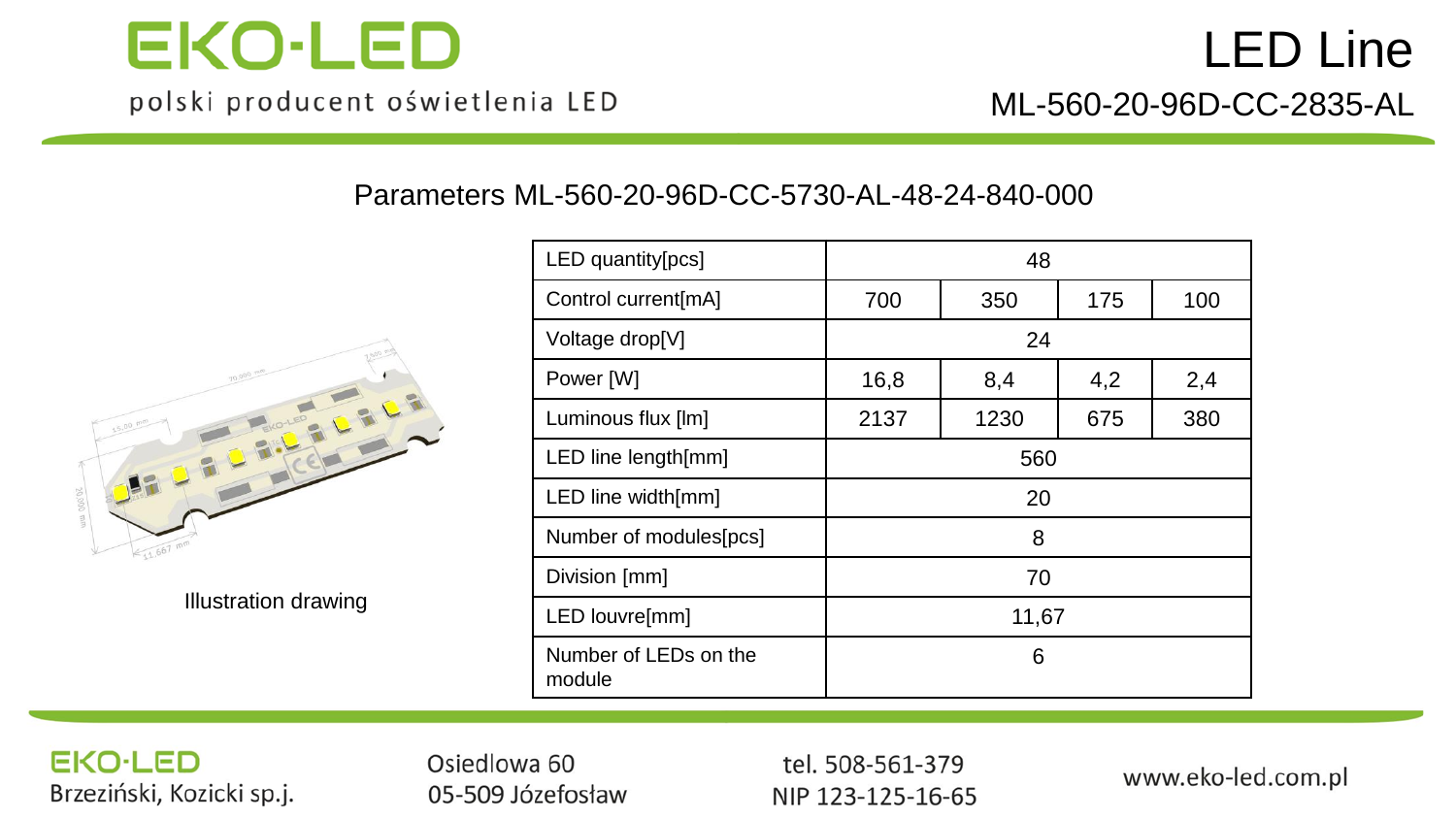

#### Parameters ML-560-20-96D-CC-5730-AL-48-48-840-000



Illustration drawing

| LED quantity[pcs]               |                    | 48   |     |
|---------------------------------|--------------------|------|-----|
| Control current[mA]             | 100<br>175<br>350  |      |     |
| Voltage drop[V]                 | 48                 |      |     |
| Power [W]                       | 4,2<br>8,4<br>16,8 |      |     |
| Luminous flux [lm]              | 2520               | 1380 | 780 |
| LED line length[mm]             | 560                |      |     |
| LED line width[mm]              | 20                 |      |     |
| Number of modules[pcs]          | 8                  |      |     |
| Division [mm]                   | 70                 |      |     |
| LED louvre[mm]                  | 11,67              |      |     |
| Number of LEDs on the<br>module | 6                  |      |     |

#### **EKO-LED** Brzeziński, Kozicki sp.j.

Osiedlowa 60 05-509 Józefosław

tel. 508-561-379 NIP 123-125-16-65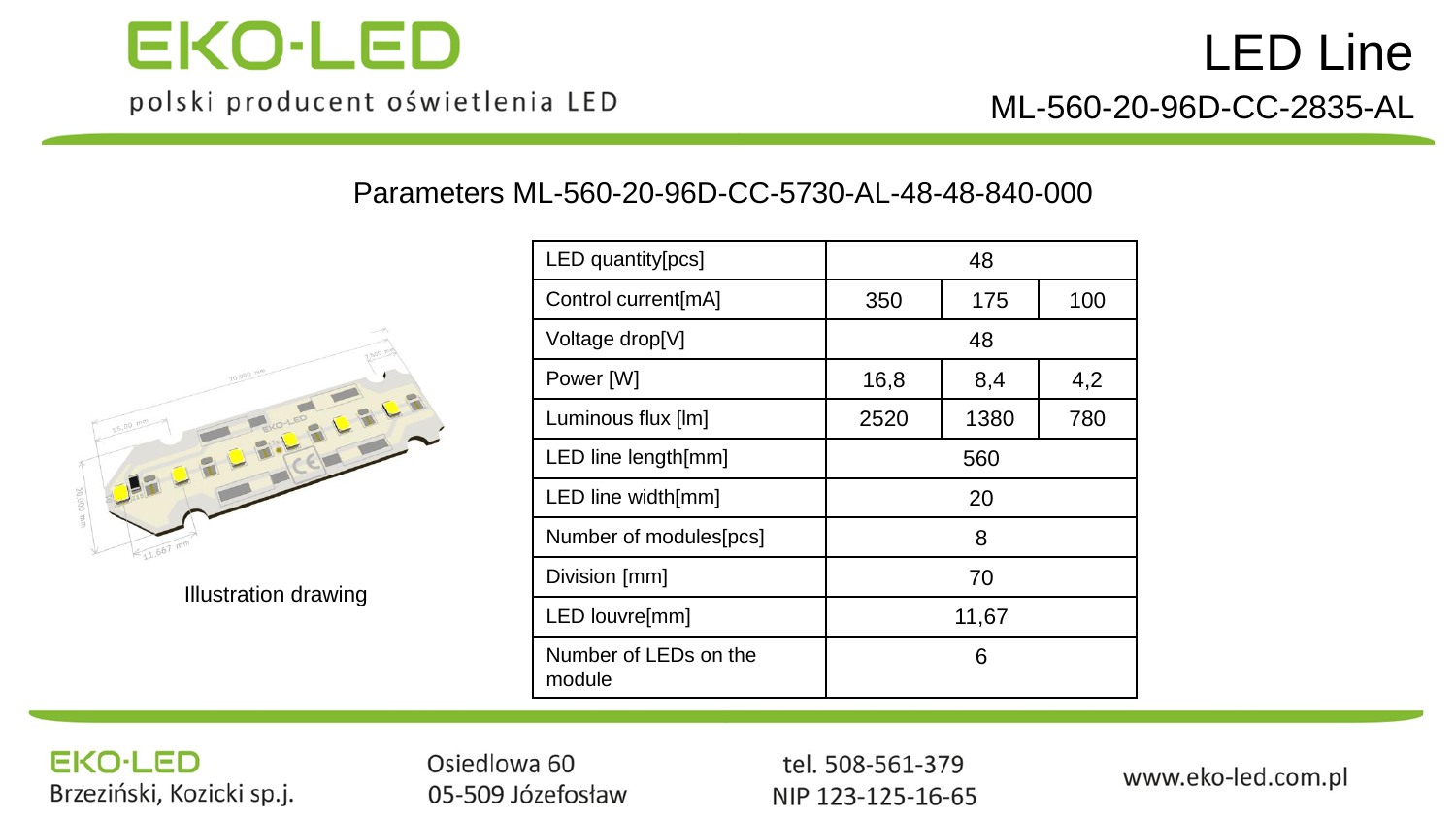

#### Parameters ML-560-20-96D-CC-5730-AL-32-24-840-000



Illustration drawing

| LED quantity[pcs]               |       | 32  |     |
|---------------------------------|-------|-----|-----|
| Control current[mA]             | 350   | 175 | 100 |
| Voltage drop[V]                 |       | 24  |     |
| Power [W]                       | 8,4   | 4,2 | 2,4 |
| Luminous flux [lm]              | 1210  | 680 | 350 |
| LED line length[mm]             | 560   |     |     |
| LED line width[mm]              | 20    |     |     |
| Number of modules[pcs]          | 8     |     |     |
| Division [mm]                   | 70    |     |     |
| LED louvre[mm]                  | 17,50 |     |     |
| Number of LEDs on the<br>module |       | 4   |     |

#### **EKO-LED** Brzeziński, Kozicki sp.j.

Osiedlowa 60 05-509 Józefosław

tel. 508-561-379 NIP 123-125-16-65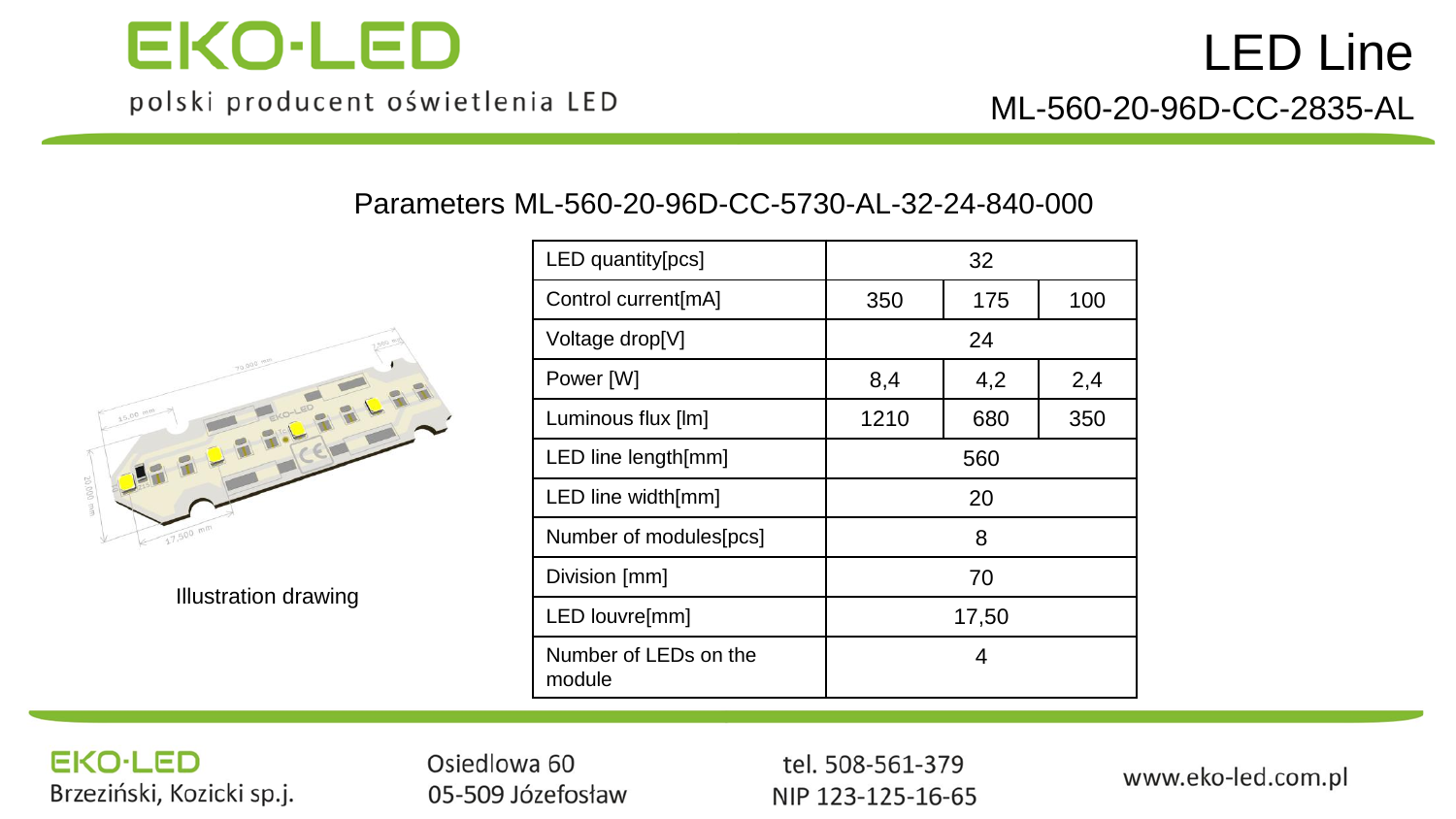

#### Parameters ML-560-20-96D-CC-5730-AL-32-48-840-000



Illustration drawing

| LED quantity[pcs]               |                   | 32   |     |
|---------------------------------|-------------------|------|-----|
| Control current[mA]             | 175<br>100<br>350 |      |     |
| Voltage drop[V]                 | 48                |      |     |
| Power [W]                       | 16,8              | 8,4  | 4,2 |
| Luminous flux [lm]              | 2480              | 1400 | 720 |
| LED line length[mm]             | 560               |      |     |
| LED line width[mm]              | 20                |      |     |
| Number of modules[pcs]          | 8                 |      |     |
| Division [mm]                   | 70                |      |     |
| LED louvre[mm]                  | 17,50             |      |     |
| Number of LEDs on the<br>module | 4                 |      |     |

#### **EKO-LED** Brzeziński, Kozicki sp.j.

Osiedlowa 60 05-509 Józefosław

tel. 508-561-379 NIP 123-125-16-65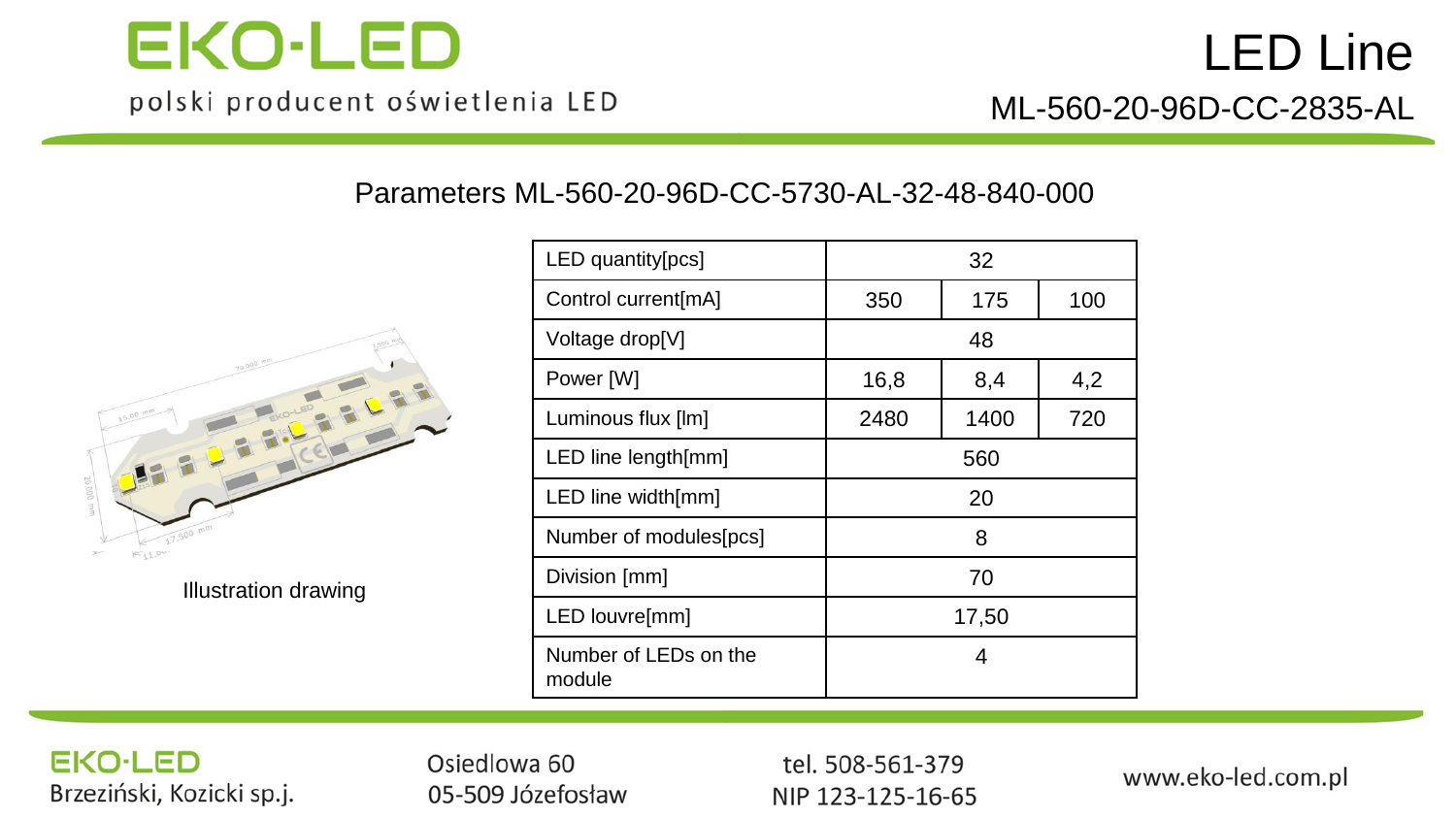

#### Parameters ML-560-20-96D-CC-5730-AL-24-24-840-000



Illustration drawing

| LED quantity[pcs]               | 24         |     |  |
|---------------------------------|------------|-----|--|
| Control current[mA]             | 175<br>100 |     |  |
| Voltage drop[V]                 | 24         |     |  |
| Power [W]                       | 4,2<br>2,4 |     |  |
| Luminous flux [lm]              | 615        | 350 |  |
| LED line length[mm]             | 560        |     |  |
| LED line width[mm]              | 20         |     |  |
| Number of modules[pcs]          | 8          |     |  |
| Division [mm]                   | 70         |     |  |
| LED louvre[mm]                  | 23,33      |     |  |
| Number of LEDs on the<br>module | З          |     |  |

#### **EKO-LED** Brzeziński, Kozicki sp.j.

Osiedlowa 60 05-509 Józefosław

tel. 508-561-379 NIP 123-125-16-65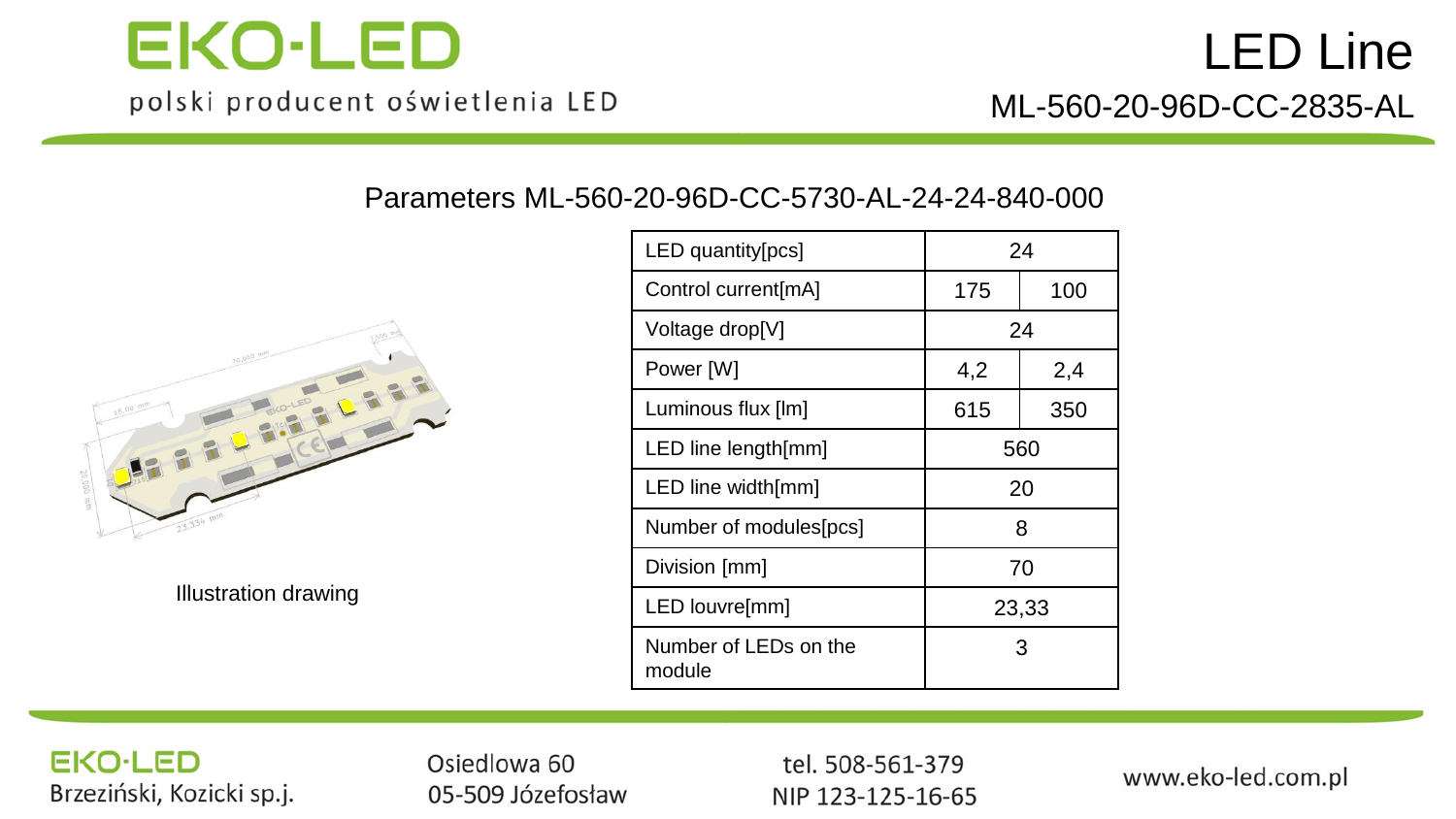

### LED Line ML-560-20-96D-CC-2835-AL

Parameters ML-560-20-96D-CC-5730-AL-24-48-840-000



Illustration drawing

| LED quantity[pcs]               | 24         |     |  |
|---------------------------------|------------|-----|--|
| Control current[mA]             | 100<br>175 |     |  |
| Voltage drop[V]                 | 48         |     |  |
| Power [W]                       | 8,4        | 4,2 |  |
| Luminous flux [lm]              | 1400       | 720 |  |
| LED line length[mm]             | 560        |     |  |
| LED line width[mm]              | 20         |     |  |
| Number of modules[pcs]          | 8          |     |  |
| Division [mm]                   | 70         |     |  |
| LED louvre[mm]                  | 23,33      |     |  |
| Number of LEDs on the<br>module | 3          |     |  |

#### **EKO-LED** Brzeziński, Kozicki sp.j.

Osiedlowa 60 05-509 Józefosław

tel. 508-561-379 NIP 123-125-16-65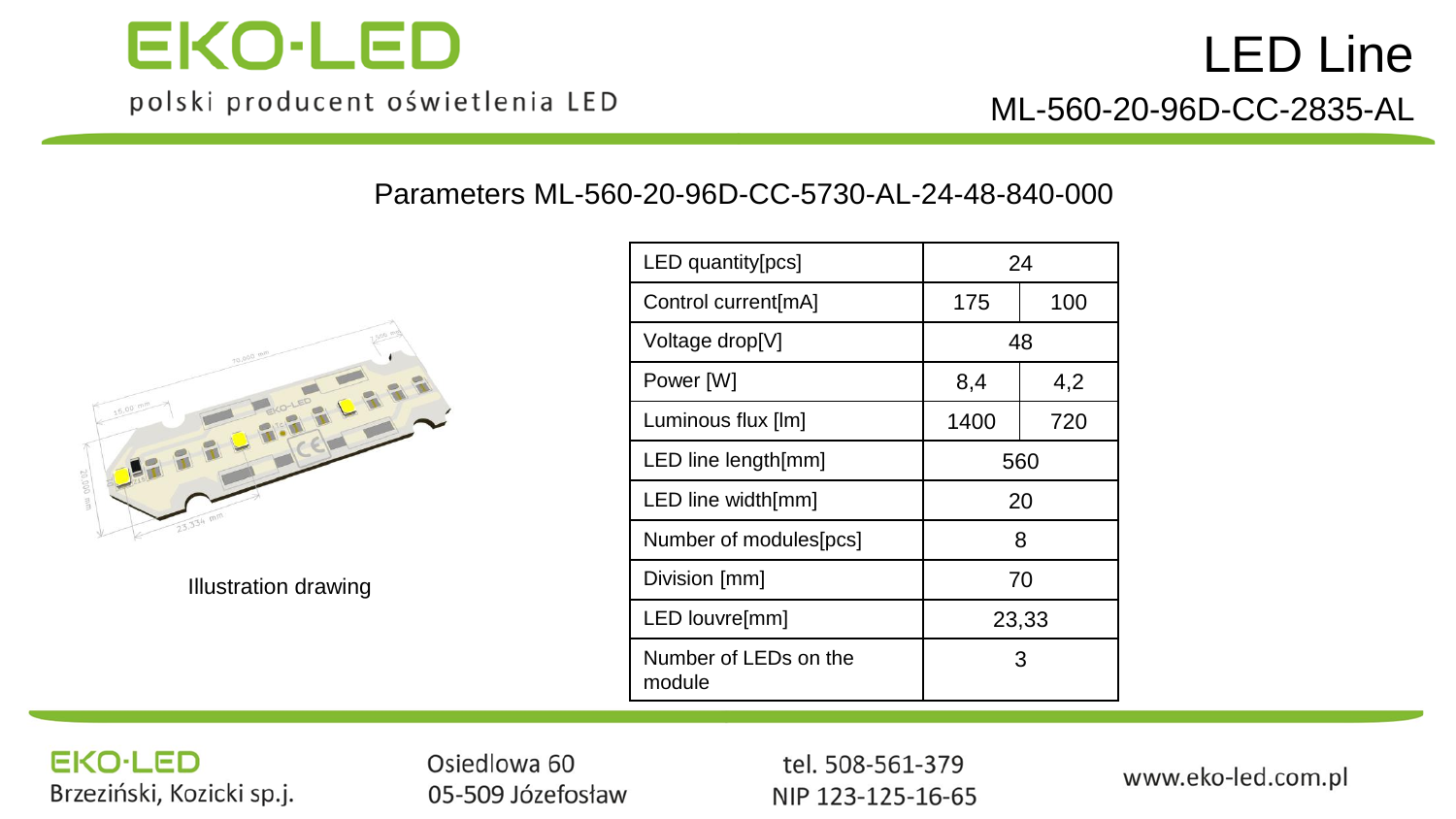### LED Line ML-560-20-96D-CC-2835-AL

#### Connections:



#### **EKO-LED** Brzeziński, Kozicki sp.j.

Osiedlowa 60 05-509 Józefosław

tel. 508-561-379 NIP 123-125-16-65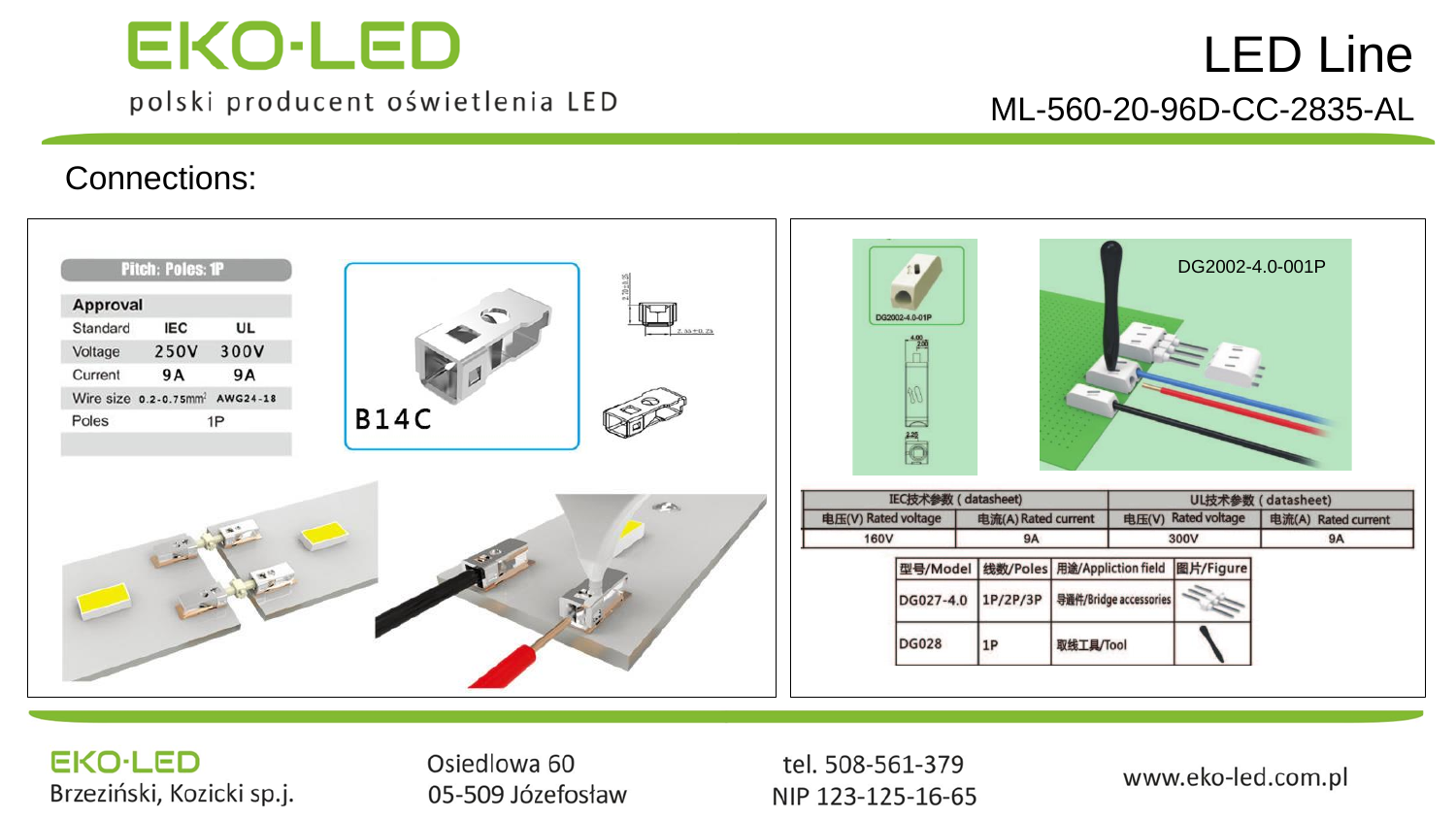

### LED Line ML-560-20-96D-CC-2835-AL





Osiedlowa 60 05-509 Józefosław

tel. 508-561-379 NIP 123-125-16-65